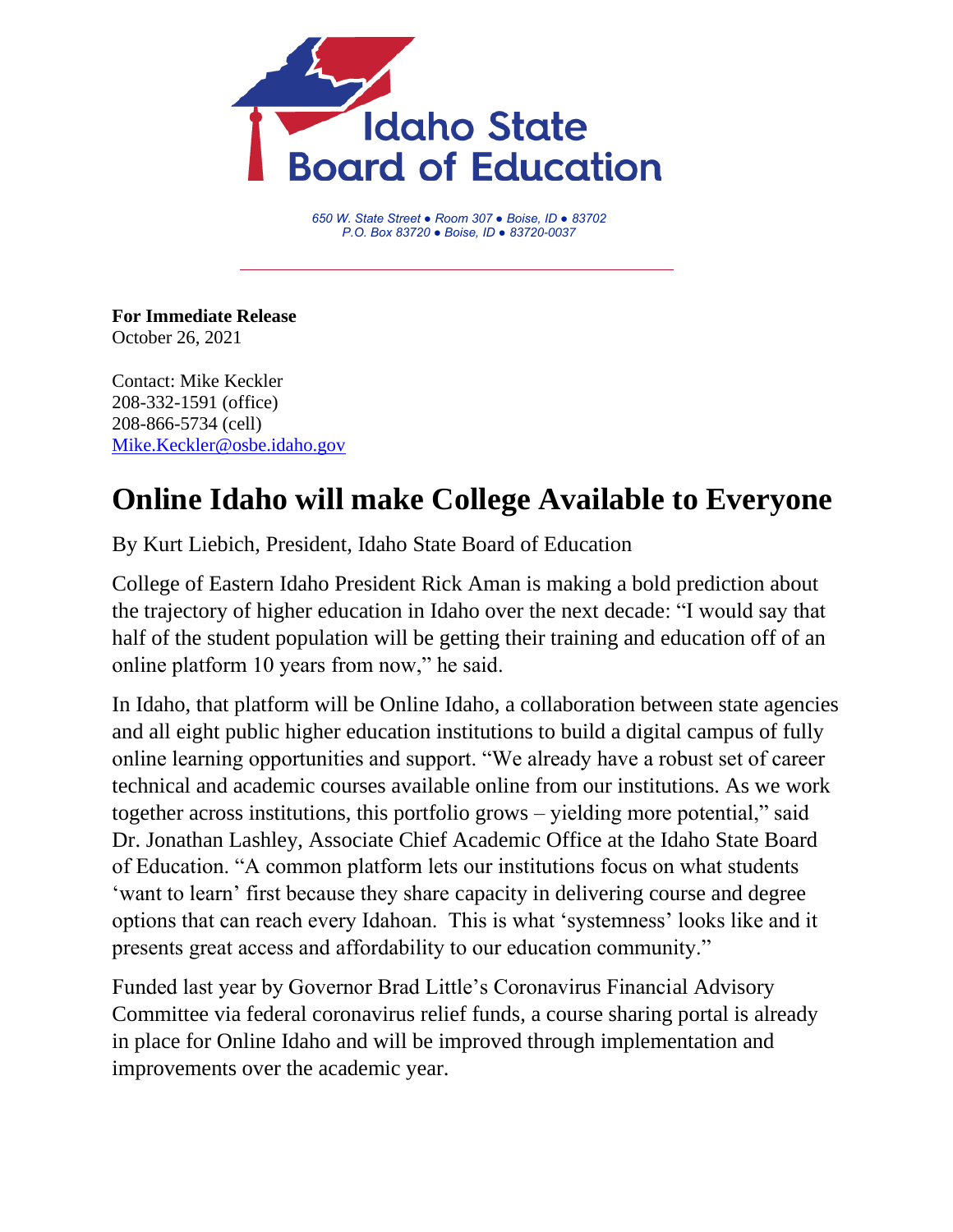"Right now, students can visit the Online Idaho website, review courses that are open for registration and pass through to an institution's existing registration process," Lashley said. "Once implementation is finished however, students will have one place to go to search, register and pay for online learning experiences available from Idaho's colleges and universities."

These features are available at online.*idaho.edu* and are targeted at the following audiences:

- Currently enrolled college students who need more flexible class schedules
- Residents who want to pursue college coursework but can't easily access inperson classes because they live in rural or remote areas
- Adult learners with some college or career technical experience who want to finish earning a certificate or degree

Dr.TJ Bliss, the Board's Chief Academic Officer says Online Idaho will enable students to progress through and earn a certificate or degree no matter where they live, and they will be able to do so in ways that better fit on their own unique schedules. "Currently, students can only take courses when they are offered at their own institution, even if that occurs later than when the student really needs a course, and sometimes it happens out of sequence," Bliss said. "With eight institutions involved, students will be able take common online courses from institutions when they need them, not just when the courses are available at their own institutions."

Last week, the State Board of Education approved two online Bachelor of Science cyber security-related programs; one at Boise State University, the other at Lewis-Clark State College, that will be available in collaboration with other Idaho institutions on Online Idaho.

The goal is to start rolling out Online Idaho's course sharing system later this fall and that students will increasingly find it to be a resource for maintaining momentum in their studies while also saving some money along the way. "It's all about access and affordability," said Board Vice President Dr. David Hill, who has spent considerable time working on and advocating for the program. "Online Idaho is one of the of initiatives the Board has taken to help Idahoans meet their educational and career goals. I think it will make a real difference because it will provide students an affordable option to move forward with their plans without forcing major disruptions to their lives."